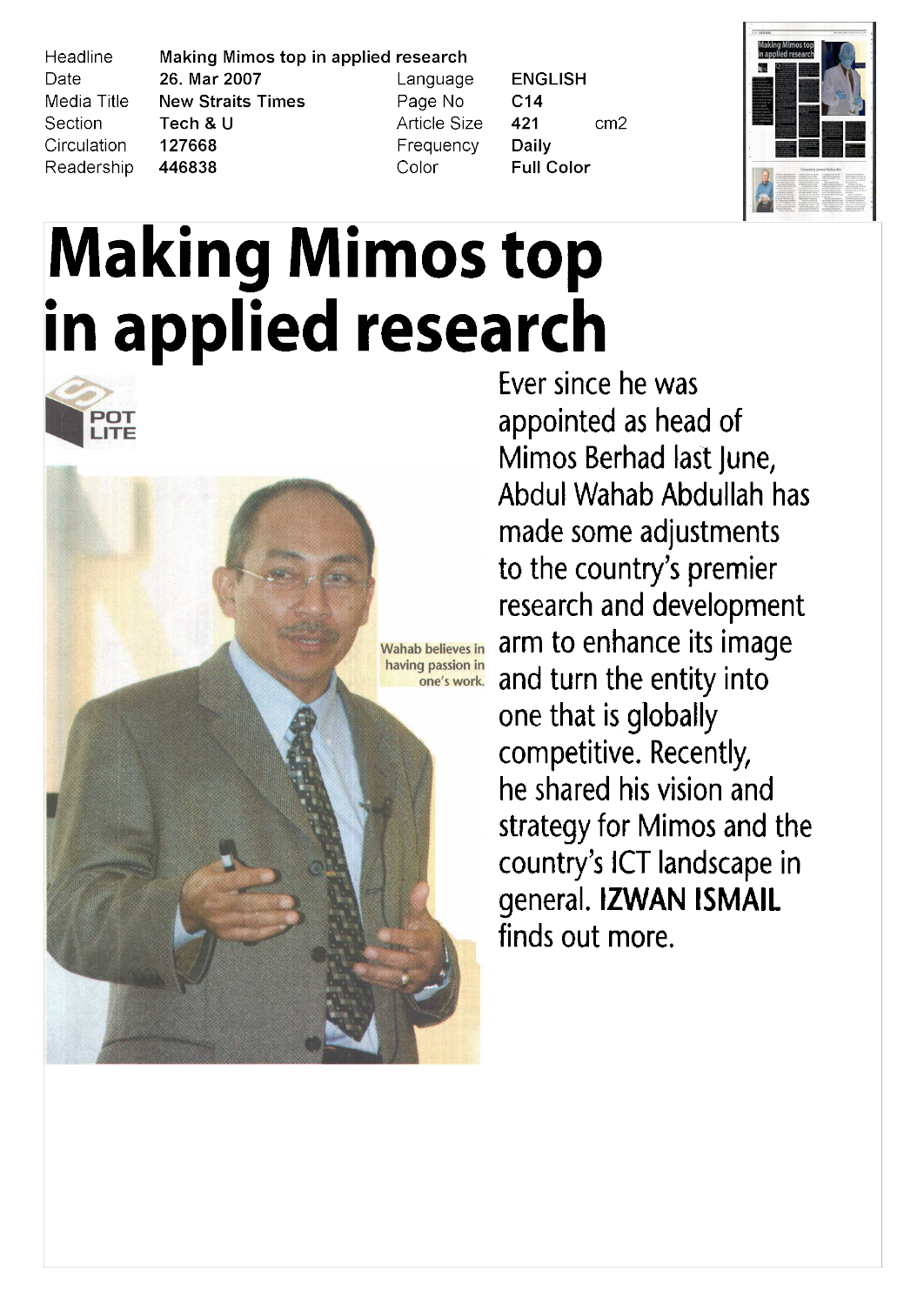Please describe your cur-**•** rent scope of responsibil- $\cdot$  ities and tasks? What do you enjoy most at work A: My task is to steer Mimos into <sup>a</sup> premier applied research centre in frontier technologies for the country and develop solutions and technolo gies to enhance customer value and create globally competitive indigenous industries. To enable this to happen, I have carried out <sup>a</sup> corporate restructur ing exercise in the fourth quarter of last year by positioning new and existing personnel with vast industry experi ence in strategic positions

My focus has been on develop ing my people, which are the most important asset, into "mental warriors". Towards this end, the focus was on training, retooling and re-aligning my people into the right skillsets and technology areas

We have also developed <sup>a</sup> strate gic framework and pu<sup>t</sup> in place strin gent documentation and best-in-class process controls and methodologies such as Six Sigma and CMMl Capabil ity Maturity Model Integration) that will ensure organisational excellence for Mimos

What I enjoy most is developing people and seeing people grow There is nothing more satisfying than to see the seed that we sow bear fruit in the form of individuals who are eager to pursue goals to meet the organisation's vision and mission

# Q: What would you consider the most significant achievement in your work life so far and why

A: In my previous job as senior director of R&D operations. Asia Pacific division, global technology development group, government and enterprise mobility solutions sector

of Motorola Technology Sdn Bhd, I brought technology into the country I have set up an R&D centre in the country, which is standalone and selfreliant in designing ICT products. The centre has grown to 1,000 employees during my tenure.

# Q: What are your plans for Mimos for the next five years and where would Mimos be by that time

A: In five years, Mimos should be the leading applied research organisa tion in frontier technologies. It also should be the leading organisation in people development. Mimos will also suppor<sup>t</sup> the development of indig enous industries to position Malaysia as <sup>a</sup> global software development and services hub

## Q: How would you relate your experience in Motorola to your cur rent position as the chief executive officer of Mimos

A: It is indeed a great honour to have been chosen to helm Mimos and <sup>a</sup> grea<sup>t</sup> opportunity for me to con tribute and give back to my country. I want to capitalise from the experience, knowledge and expertise that I have gained from developing Motorola's world-class multinational research. development and innovation centre to propel Mimos into <sup>a</sup> premier applied research centre in frontier technolo gies